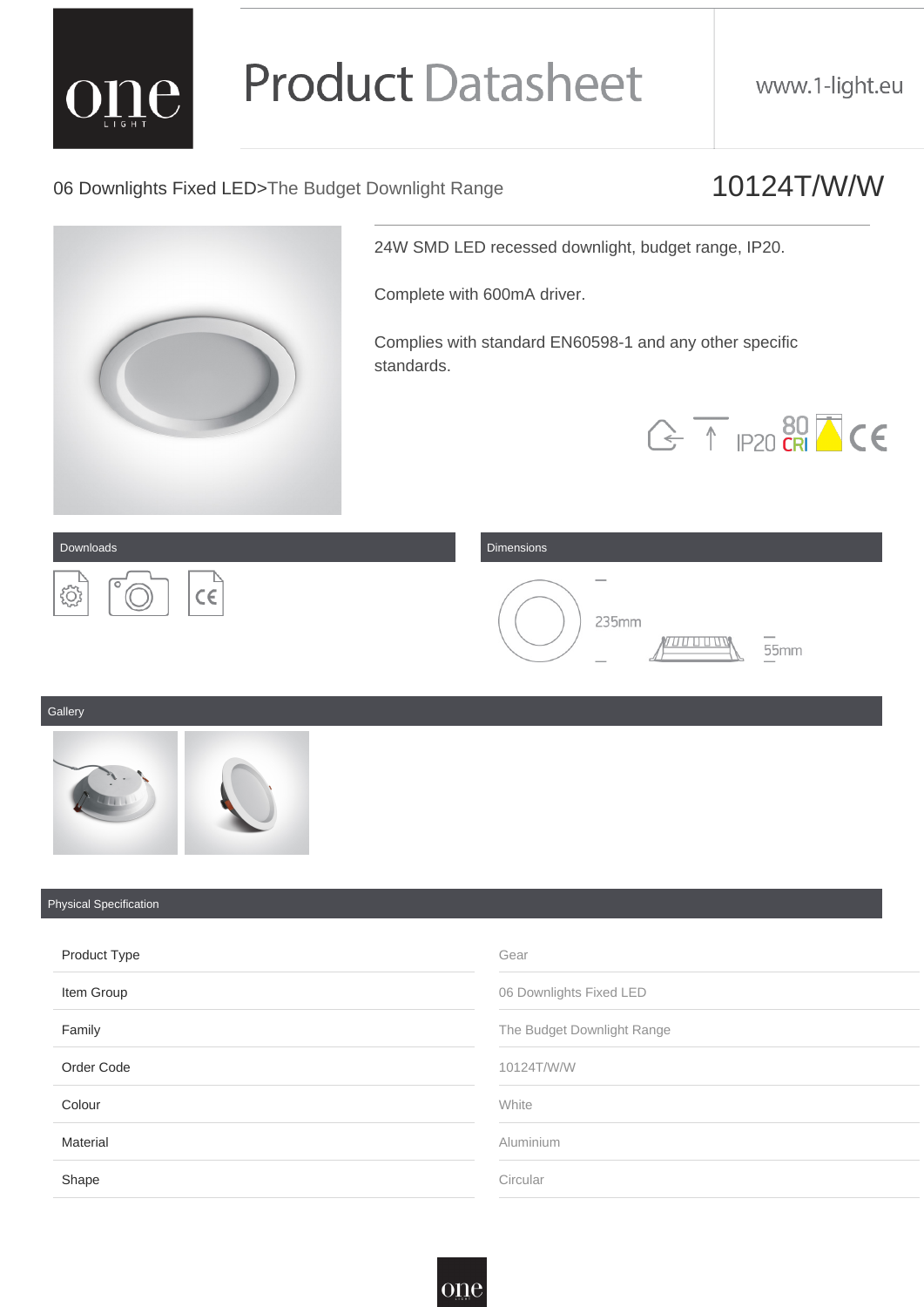| Height                      | 55mm      |
|-----------------------------|-----------|
| <b>Diameter</b>             | 235mm     |
| <b>Cutout Hole Diameter</b> | 210mm     |
| <b>Recessed Ceiling</b>     | Yes       |
| Depth Required              | 75mm      |
| Indoor                      | Yes       |
| Adjustable                  | <b>No</b> |
|                             |           |

## Electrical Characteristics Gear External-Included

Fitting + Driver

Input Voltage

| Fitting              |                         |
|----------------------|-------------------------|
| Input Type           | <b>Constant Current</b> |
| <b>Input Current</b> | 600mA                   |

50 Hz Yes

60 Hz September 2014 and 2015 and 2016 and 2016 and 2016 and 2016 and 2016 and 2017 and 2017 and 201

Safety Class

Power(Watts)

IP Rating

Light Source

Dimmable

F Mark

| 220-240V     |  |
|--------------|--|
| Yes          |  |
| Yes          |  |
|              |  |
| <b>24W</b>   |  |
| <b>IP20</b>  |  |
| LED built in |  |
| No           |  |
| $\sqrt{F}$   |  |

| Voltage             | 36V                 |
|---------------------|---------------------|
| <b>Safety Class</b> | $\left( 111\right)$ |
| Power(Watts)        | 21,6W               |
| <b>IP Rating</b>    | <b>IP20</b>         |
| <b>Light Source</b> | LED built in        |
| <b>LED Type</b>     | <b>SMD 2835</b>     |

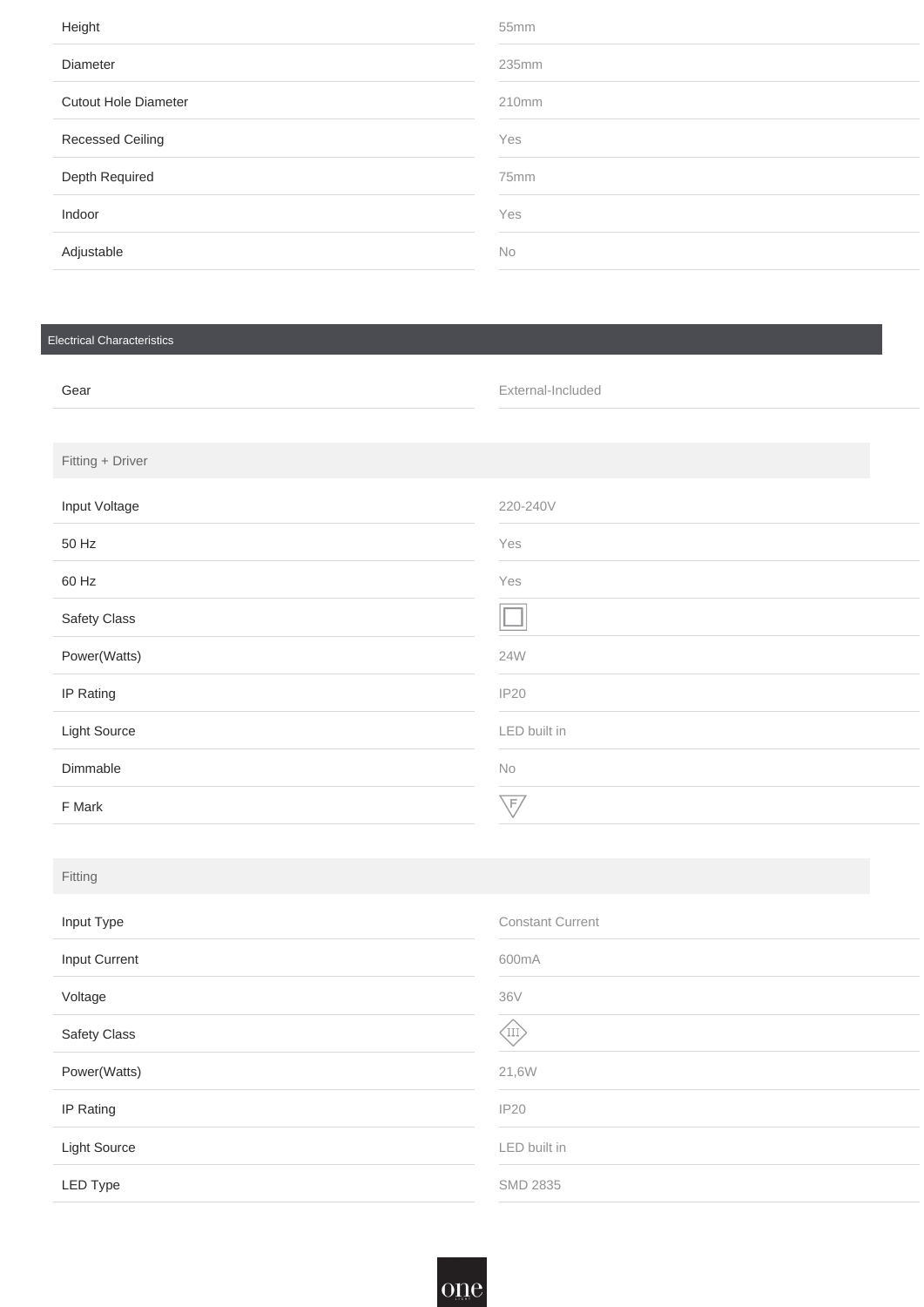| <b>LED Brand</b>  | Sanan  |
|-------------------|--------|
| <b>LED Number</b> | 48     |
| F Mark            | $\Box$ |

#### Gear

| Gear Type               | Led Driver  |
|-------------------------|-------------|
| Input Voltage           | 220-240V    |
| 50 Hz                   | Yes         |
| 60 Hz                   | Yes         |
| Power(Watts)            | 14,5-23,2W  |
| Power Factor            | 0,95        |
| <b>Constant Current</b> | Yes         |
| 600mA                   | 25-42V      |
| <b>IP Rating</b>        | <b>IP20</b> |
| <b>Safety Class</b>     |             |
| Dimmable                | No          |
| <b>Housing Material</b> | Plastic     |
| <b>Output Terminal</b>  | Cable       |

#### Illumination Data

| <b>Colour Temperature</b>   | 3000K       |
|-----------------------------|-------------|
| <b>Lumen Output</b>         | 1700lm      |
| <b>Light Efficiency</b>     | 70,83lm/W   |
| <b>CRI</b>                  | 80          |
| <b>Beam Angle</b>           | $120^\circ$ |
| <b>Illumination Diagram</b> |             |

### Packing Info

| <b>Box Length</b> | 24,5cm |
|-------------------|--------|
| <b>Box Width</b>  | 24,5cm |